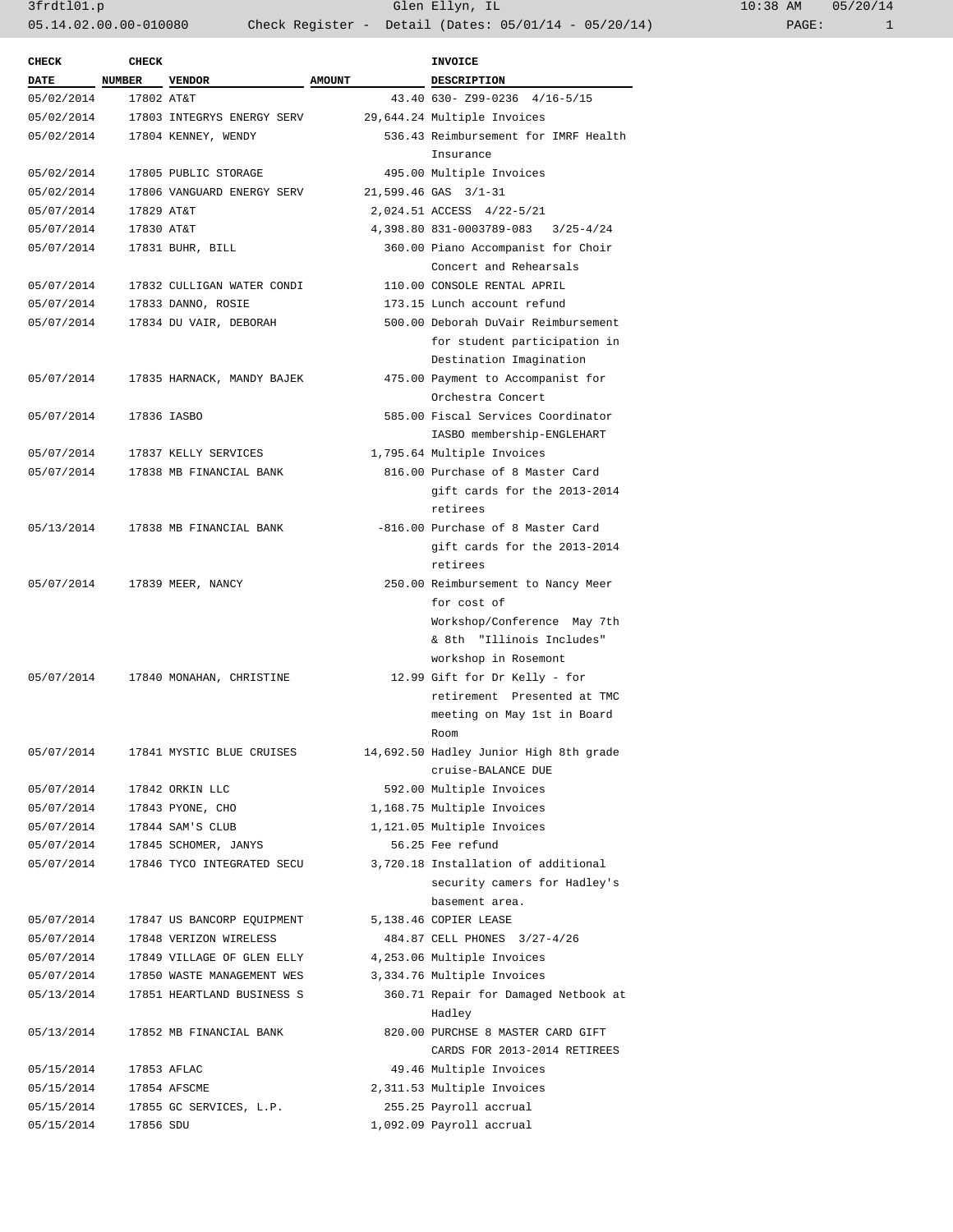3frdtl01.p Glen Ellyn, IL 10:38 AM 05/20/14 05.14.02.00.00-010080 Check Register - Detail (Dates: 05/01/14 - 05/20/14) PAGE: 2

| <b>CHECK</b>              | <b>CHECK</b> |                                            |               | <b>INVOICE</b>                                                  |
|---------------------------|--------------|--------------------------------------------|---------------|-----------------------------------------------------------------|
| <b>DATE</b><br>05/15/2014 | NUMBER       | <b>VENDOR</b><br>17857 TOM VAUGHN, CHAPTER | <b>AMOUNT</b> | <b>DESCRIPTION</b><br>282.50 Payroll accrual                    |
| 05/19/2014                |              | 17858 MB FINANCIAL BANK                    |               | 102.50 Purchase of 1 Master Card                                |
|                           |              |                                            |               | (gift card) for the 2013-2014<br>retirees.                      |
| 05/19/2014                |              | 17859 COSLEY ZOO                           |               | 370.00 Multiple Invoices                                        |
| 05/20/2014                |              | 17860 24 HOURS TUTORING LL                 |               | 5,496.62 April 2014 billing SES                                 |
|                           |              |                                            |               | Services Invoice# GESD<br>$41 - Apr - 9520$                     |
| 05/20/2014                |              | 17861 A RELIABLE PRINTING                  |               | 382.00 Multiple Invoices                                        |
| 05/20/2014                |              | 17862 ADVENTIST GLENOAKS T                 |               | 310.00 Consultation for                                         |
|                           |              |                                            |               | Date of Service 3/28/14<br>April Billing                        |
| 05/20/2014                |              | 17863 ALARCON, LILI                        |               | 25.00 Translating                                               |
| 05/20/2014                |              | 17864 ALEXIAN BROS BEHAVIO                 |               | 1,632.00 Multiple Invoices                                      |
| 05/20/2014                |              | 17865 American Reading Com                 |               | 6,310.00 Books for Bilingual Program                            |
| 05/20/2014                |              | 17866 AQUASCAPE                            |               | 430.00 Annual spring clean up and                               |
|                           |              |                                            |               | start up of Hadley's pond.                                      |
|                           |              |                                            |               | Pumps and liner were checked                                    |
|                           |              |                                            |               | for leaks, ponds were                                           |
|                           |              |                                            |               | cleaned.                                                        |
| 05/20/2014                |              | 17867 BAKER TILLY VIRCHOW                  |               | 1,200.00 PROF AUDIT SERV                                        |
| 05/20/2014                |              | 17868 BENJAMIN FRANKLIN SC                 |               | 271.09 Prairie Garden Project Du                                |
|                           |              |                                            |               | Page Top Soil Reimbursement                                     |
|                           |              |                                            |               | to BF                                                           |
| 05/20/2014                |              | 17869 BERES, ANGELA                        |               | 93.70 Lunch account refund                                      |
| 05/20/2014                |              | 17875 BMO MASTERCARD                       |               | 13,115.97 Multiple Invoices                                     |
| 05/20/2014                |              | 17876 BOLLINGER ENVIRONMEN                 |               | 2,080.00 PROF SERV FOR CH FIELD WORK                            |
| 05/20/2014                |              | 17877 BOOKSOURCE                           |               | 360.12 Multiple Invoices                                        |
| 05/20/2014                |              | 17878 BOOKSTORE LTD, THE                   |               | 615.12 110 And Then There Were None                             |
|                           |              |                                            |               | Books                                                           |
| 05/20/2014                |              | 17879 BOUND TO STAY BOUND                  |               | 233.50 102 library bound books Bound                            |
|                           |              |                                            |               | to Stay Bound                                                   |
| 05/20/2014                |              | 17880 BRAIN POP LLC                        |               | 2,319.97 Annual Subscription for Brain                          |
|                           |              |                                            |               | Pop                                                             |
| 05/20/2014                |              | 17881 BRIDGES FOR LANGUAGE                 |               | 220.93 Multiple Invoices                                        |
| 05/20/2014                |              | 17882 BRITTON, HEATHER                     |               | 397.50 Heather Britton Homeless                                 |
|                           |              | 17883 COLLEGE NANNIES & TU                 |               | Liaison (April 29 - May 6)<br>166.38 Invoice #4034 - March 2014 |
| 05/20/2014                |              |                                            |               | Tutoring                                                        |
| 05/20/2014                |              | 17884 CONNECTIONS DAY SCHO                 |               | 4,530.96 April tuition for D41 student                          |
| 05/20/2014                |              | 17885 CORRECT ELECTRIC                     |               | 258.75 AL SERV CALL                                             |
| 05/20/2014                | 17886 COTG   |                                            |               | 794.00 Color Qube - monthly supplies                            |
|                           |              |                                            |               | & maintenance $5/4/14$ to                                       |
|                           |              |                                            |               | 6/4/14 Invoice #311859                                          |
| 05/20/2014                |              | 17887 CPI QUALIFIED PLAN C                 |               | 95.00 Monthly per participant fee                               |
|                           |              |                                            |               | Invoice #CRS1056800000-243GK                                    |
| 05/20/2014                |              | 17888 CROWN CENTER, ROBERT                 |               | 200.00 Suburban Outreach Parent                                 |
|                           |              |                                            |               | Overview                                                        |
| 05/20/2014                |              | 17889 CROWTHER ROOF& SHEET                 |               | 2,130.00 Roofing repairs at Hadley,                             |
|                           |              |                                            |               | Lincoln, Churchill roofing                                      |
|                           |              |                                            |               | panel replacement 1-17                                          |
|                           |              |                                            |               | through $4-15-2014$                                             |
|                           |              |                                            |               | 34.00 SUBSCRIPTION 5/17-6/13                                    |
| 05/20/2014<br>05/20/2014  |              | 17890 DAILY HERALD                         |               | 472.28 Multiple Invoices                                        |
|                           |              | 17891 DEMCO                                |               |                                                                 |
| 05/20/2014                |              | 17892 DICK BLICK                           |               | 137.16 art supplies                                             |
| 05/20/2014                |              | 17893 DIDAX CORP                           |               | 810.00 Didax: Common Core Math                                  |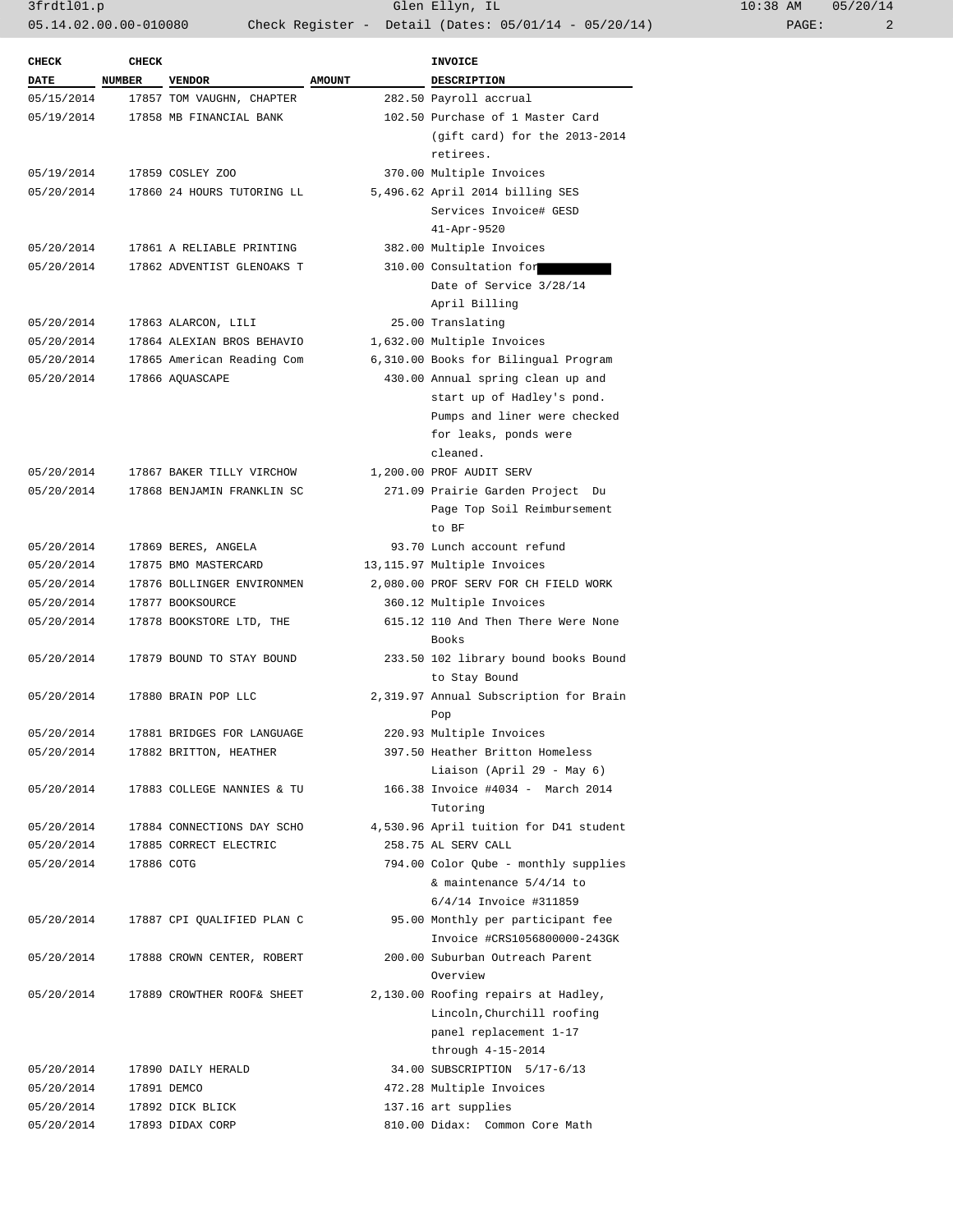3frdtl01.p Glen Ellyn, IL 10:38 AM 05/20/14 05.14.02.00.00-010080 Check Register - Detail (Dates: 05/01/14 - 05/20/14) PAGE: 3

| <b>CHECK</b> | <b>CHECK</b>  |                                   |                  | <b>INVOICE</b>                         |
|--------------|---------------|-----------------------------------|------------------|----------------------------------------|
| <b>DATE</b>  | <b>NUMBER</b> | <b>VENDOR</b>                     | <b>AMOUNT</b>    | <b>DESCRIPTION</b>                     |
|              |               |                                   |                  | Materials                              |
| 05/20/2014   |               | 17894 DIVERSIFIED OFFICE C        |                  | 254.00 APRIL CUSTODIAL SERV            |
| 05/20/2014   |               | 17895 DUPAGE ROE                  |                  | 1,945.00 Multiple Invoices             |
| 05/20/2014   |               | 17896 FITNESS FINDERS             |                  | 114.27 Tokens for fitness mileage      |
| 05/20/2014   |               | 17897 FOLLETT LIBRARY RESO        |                  | 384.87 Multiple Invoices               |
| 05/20/2014   |               | 17898 FOLLETT SCHOOL SOLUT        |                  | 1,677.92 Multiple Invoices             |
| 05/20/2014   | 17899 FQC     |                                   |                  | 55,000.00 CONSTRUCT SERV MGMT          |
| 05/20/2014   |               | 17900 FRANCZEK RADELET & R        |                  | 13,803.42 Multiple Invoices            |
| 05/20/2014   |               | 17901 GLENOAKS THERAPEUTIC        |                  | 5,597.25 Multiple Invoices             |
| 05/20/2014   |               | 17902 GRAPHICS PLUS INC           |                  | 1,559.36 Invoice #31567 Registration   |
|              |               |                                   |                  | Postcard printing Postage 1st          |
|              |               |                                   |                  | class presort                          |
| 05/20/2014   |               | 17903 HAZELGROVE, WILLIAM         |                  | 1,000.00 William Hazelgrove (Author)   |
|              |               |                                   |                  | Visit, Book Talk & Writer's            |
|              |               |                                   |                  | Workshop                               |
| 05/20/2014   |               | 17904 HEALTH MANAGEMENT SY        |                  | 55.44 Employee Assistance              |
|              |               |                                   |                  | Program/Adjust to reflect              |
|              |               |                                   |                  | Employee Count                         |
| 05/20/2014   |               | 17905 HEINEMANN                   | 1,069.20 FOUNTAS |                                        |
| 05/20/2014   |               | 17906 ID WHOLESALER               |                  | 390.00 100 Indala FlexISO Cards -      |
|              |               |                                   |                  | Programmed - needed for prox           |
|              |               |                                   |                  | cards Format #40134                    |
|              |               |                                   |                  | Site/Facility Code:                    |
|              |               |                                   |                  | Number Range:                          |
| 05/20/2014   |               | 17907 ILLINOIS CENTRAL SCH        |                  | 78,054.38 APRIL TRANSPORTATION         |
| 05/20/2014   |               | 17908 INSECT LORE                 |                  | 103.38 Supplies for ECSE -             |
|              |               |                                   |                  | Caterpillars                           |
| 05/20/2014   |               | 17909 IVERSON PUBLISHING          |                  | 793.10 Rev Up Science Cards Talk       |
|              |               |                                   |                  | About Science in My World &            |
|              |               |                                   |                  | Talk About Things Around Me            |
|              |               |                                   |                  | Funded by PEP Grant (BF)               |
|              |               |                                   |                  | Invoice#00000064                       |
| 05/20/2014   |               | 17910 KAGAN & GAINES INC          |                  | 1,000.00 Purchase of Violin            |
| 05/20/2014   |               | 17911 KELLY SERVICES              |                  | 1,105.58 PAY ANALYST WEEK 5/04         |
|              |               | 17912 LAW, JENNIFER               |                  | 184.19 MILEAGE REIMBURSEMENT           |
| 05/20/2014   |               |                                   |                  |                                        |
| 05/20/2014   |               | 17913 LITTLE FRIENDS INC          |                  | 5,520.06 May Tuition for student       |
|              |               |                                   |                  | Invoice #133109                        |
| 05/20/2014   |               | 17914 MACGILL & CO, WM V          |                  | 134.28 Health office supplies/         |
|              |               |                                   |                  | Hadley Quote# QT00316242               |
| 05/20/2014   |               | 17915 MACNEAL SCHOOL              |                  | 1,743.86 April tuition for D41 student |
| 05/20/2014   |               | 17916 MAIL N STUFF                |                  | 11.94 POSTAGE                          |
| 05/20/2014   |               | 17917 MAXIMUS INC                 |                  | 1,365.00 Annual Maintenance Renewal    |
|              |               |                                   |                  | for Facts Plus Asset Tracking          |
|              |               |                                   |                  | Software                               |
| 05/20/2014   |               | 17918 METRO PROFESSIONAL P        |                  | 2,566.99 Multiple Invoices             |
| 05/20/2014   |               | 17919 MINDWARE                    |                  | 566.58 Multiple Invoices               |
| 05/20/2014   |               | 17920 MURPHY, FRANCES             |                  | 140.00 Registration to attend          |
|              |               |                                   |                  | workshop "Illinois Includes"           |
|              |               |                                   |                  | May 7, 2014. Reimbursement             |
|              |               |                                   |                  | for fees paid by staff                 |
|              |               |                                   |                  | member: Frances Murphy                 |
|              |               | 05/20/2014 17921 MUSICIANS FRIEND |                  | 4,888.00 Guitars & Guitar Gig Bags for |
|              |               |                                   |                  | elementary                             |
| 05/20/2014   |               | 17922 MYSTIC BLUE CRUISES         |                  | 20.00 POSTAGE TO SEND TICKETS FOR      |
|              |               |                                   |                  | Hadley Junior High 8th grade           |
|              |               |                                   |                  | cruise-                                |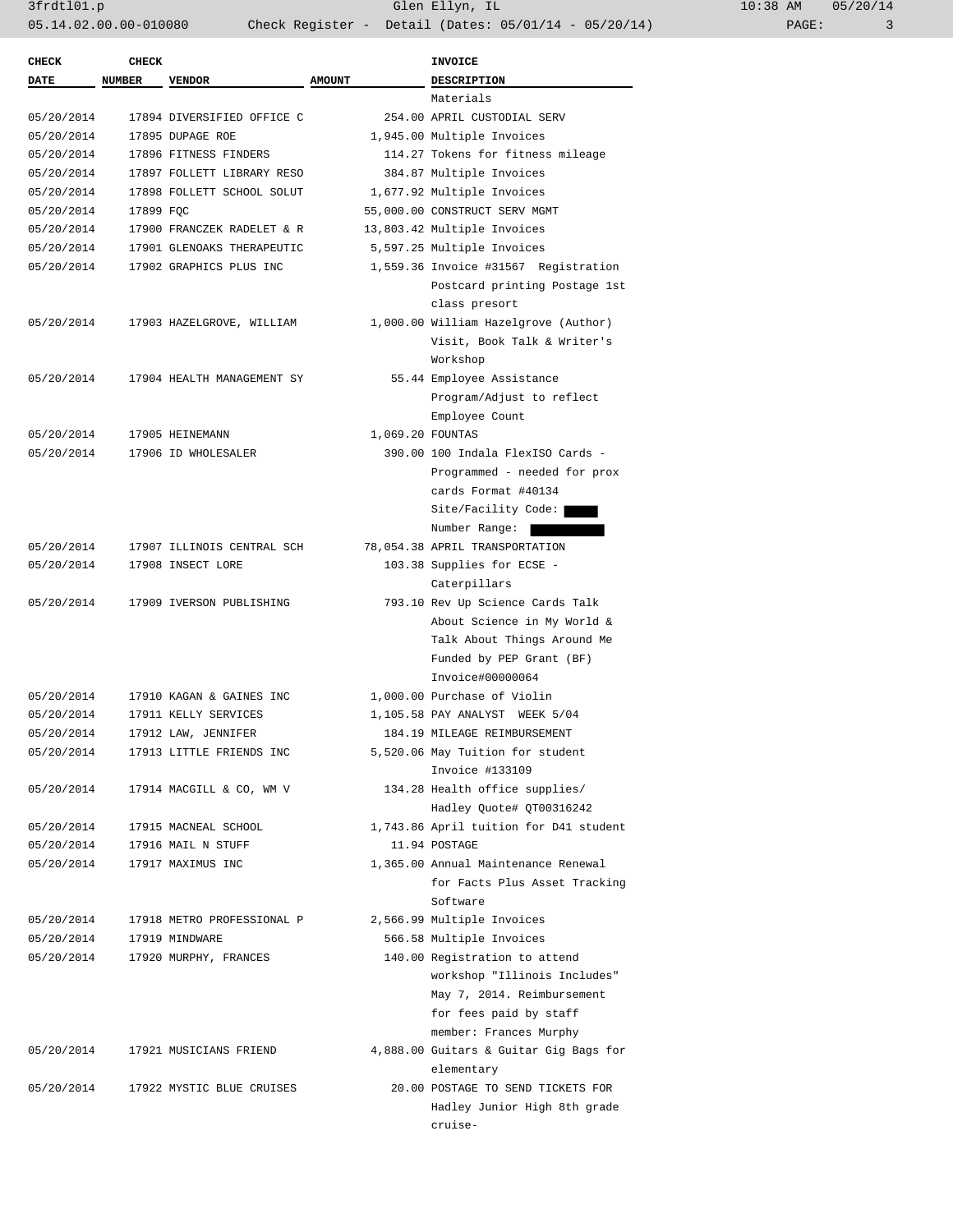3frdtl01.p Glen Ellyn, IL 10:38 AM 05/20/14 05.14.02.00.00-010080 Check Register - Detail (Dates: 05/01/14 - 05/20/14)

| <b>CHECK</b> | <b>CHECK</b>  |                                           |               | <b>INVOICE</b>                         |
|--------------|---------------|-------------------------------------------|---------------|----------------------------------------|
| DATE         | <b>NUMBER</b> | <b>VENDOR</b>                             | <b>AMOUNT</b> | DESCRIPTION                            |
| 05/20/2014   |               | 17923 NASCO                               |               | 666.96 4/17/2014<br>school supplies    |
| 05/20/2014   |               | 17924 NEWBRIDGE EDUCATL PU                |               | 2,484.32 Sundance (Destination         |
|              |               |                                           |               | Unknown) and New Bridge                |
|              |               |                                           |               | (Literacy in the Content               |
|              |               |                                           |               | Areas) Hadley                          |
| 05/20/2014   |               | 17925 NORTHERN ILLINOIS GA                |               | 1,665.23 Multiple Invoices             |
| 05/20/2014   |               | 17926 OFFICE DEPOT                        |               | 651.43 Multiple Invoices               |
| 05/20/2014   |               | 17927 PACIFIC LEARNING                    |               | 388.30 CSI Chapters Complete Add ON    |
|              |               |                                           |               | Package (Hadley)                       |
| 05/20/2014   |               | 17928 PEARSON/PSYCH CORP                  |               | 109.00 Testing Protocols for Social    |
|              |               |                                           |               | Workers Julie Kennelly @               |
|              |               |                                           |               | Lincoln                                |
| 05/20/2014   |               | 17929 PFISTER, JANIS                      |               | 50.26 5/16/2014<br>reimbursement       |
|              |               |                                           |               | Pfister student literacy               |
|              |               |                                           |               | breakfast                              |
| 05/20/2014   |               | 17930 PYONE, CHO                          |               | 781.25 Translating                     |
| 05/20/2014   |               | 17931 REALLY GOOD STUFF IN                |               | 306.07 4/24/2014 summer send off       |
| 05/20/2014   |               | 17932 ROSCOE CO                           |               | 526.53 Multiple Invoices               |
| 05/20/2014   |               | 17933 SAN DIEGO CNTY SUPT                 |               | 495.00 Summer Math Conference for      |
|              |               |                                           |               | Jeanne Chmelik                         |
| 05/20/2014   |               | 17935 SCHOOL SPECIALTY                    |               | 4,929.92 Multiple Invoices             |
| 05/20/2014   |               | 17936 SEAL OF ILLINOIS                    |               | 9,641.64 April Tuition for Three       |
|              |               |                                           |               | District 41 Students Invoice           |
|              |               |                                           |               | #4653                                  |
| 05/20/2014   |               | 17937 SEPTRAN INC                         |               | 53,513.42 Multiple Invoices            |
| 05/20/2014   |               | 17938 SHAW MEDIA                          |               | 1,083.64 Legal notices Invoice         |
|              |               |                                           |               | #0414100703604/2014                    |
| 05/20/2014   |               | 17939 SIECK, KYLE                         |               | 49.97 8th Boys B-ball pizza party      |
| 05/20/2014   |               | 17940 SKYWARD INC                         |               | 32,201.06 Multiple Invoices            |
| 05/20/2014   |               | 17941 SKYWARD USER GROUP,                 |               | 300.00 Skyward Steering Committee      |
|              |               |                                           |               | Membership                             |
| 05/20/2014   |               | 17942 SOARING EAGLE ACADEM                |               | 31,315.20 Multiple Invoices            |
| 05/20/2014   |               |                                           |               | 173.76 Folders for 1st Grade 14/15     |
| 05/20/2014   |               | 17943 STAPLES<br>17944 T H I S            |               | 6,777.22 THIS Fund Invoice #181172     |
| 05/20/2014   |               | 17945 TEACHER CREATED MATE                |               |                                        |
|              |               |                                           |               | 658.90 4/27/2014 Kdg orientation       |
|              |               | 17946 TIGERDIRECT.COM                     |               | materials                              |
| 05/20/2014   |               |                                           |               | 4,934.29 Multiple Invoices             |
| 05/20/2014   |               | 17947 TUMBLEWEED PRESS INC                |               | 1,596.00 Annual Renewal for            |
|              |               |                                           |               | Tumblebooks Subscription               |
| 05/20/2014   |               | 17948 UNISOURCE GREAT LAKE                |               | 4,296.80 Multiple Invoices             |
| 05/20/2014   |               | 17949 UNITED ANALYTICAL SE                |               | 3,225.00 Asbestos abatement at Lincoln |
|              |               |                                           |               | school                                 |
| 05/20/2014   |               | 17950 UNITED STATES POSTAL                |               | 10,000.00 Postage refill for the       |
|              |               |                                           |               | postage machine                        |
| 05/20/2014   |               | 17951 US GAMES INC                        |               | 863.43 Nutrition Unit                  |
| 05/20/2014   |               | 17952 VILLA PARK OFFICE EQ                |               | 3,325.00 Multiple Invoices             |
| 05/20/2014   |               | 17953 WAGEWORKS                           |               | 300.31 HC & DC FSA Invoice             |
|              |               |                                           |               | #20140076509                           |
| 05/20/2014   |               | 17954 WEBSTER MCGRATH & AH                |               | 5,225.00 Multiple Invoices             |
| 05/20/2014   |               | 17955 WELCH PACKAGING INC                 |               | 4,756.00 Packing boxes for all         |
|              |               |                                           |               | facilities                             |
| 05/20/2014   |               | 17956 WEST MUSIC CO                       |               | 323.98 Multiple Invoices               |
| 05/20/2014   |               | 17957 XEROX CORP                          |               | 2,425.92 Multiple Invoices             |
|              |               | 05/15/2014 201300622 INTERNAL REV SERVICE |               | 221,283.34 Multiple Invoices           |
|              |               | 05/07/2014 201300625 EDUCATIONAL BENEFIT  |               | 417,187.13 May 2014 - AD&D, DEntal,    |
|              |               |                                           |               | Life, and Medical insurances           |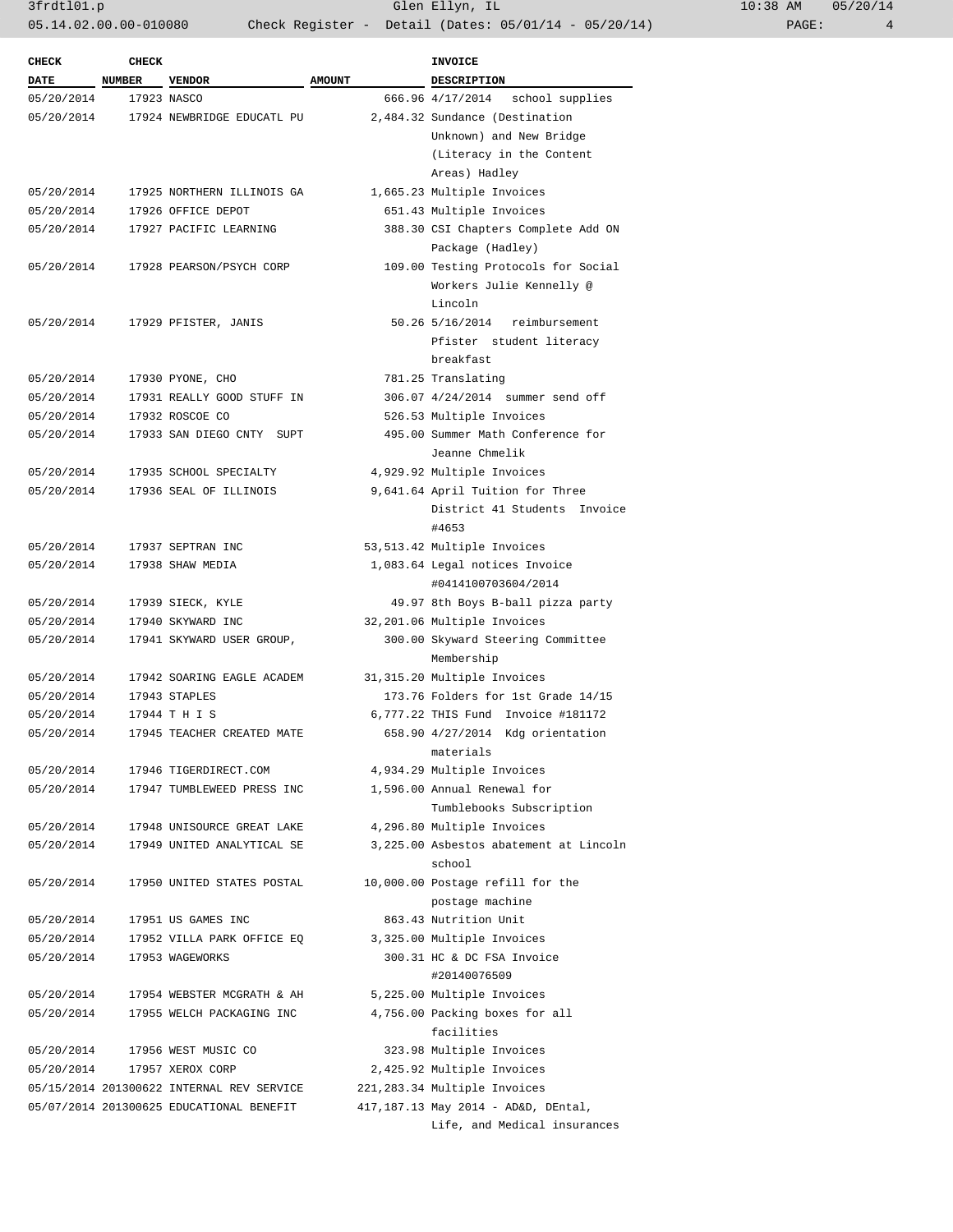3frdtl01.p Glen Ellyn, IL 10:38 AM 05/20/14 05.14.02.00.00-010080 Check Register - Detail (Dates: 05/01/14 - 05/20/14) PAGE: 5

| <b>CHECK</b>                   | <b>CHECK</b> |                                           |               | <b>INVOICE</b>                     |
|--------------------------------|--------------|-------------------------------------------|---------------|------------------------------------|
| <b>DATE</b>                    | NUMBER       | <b>VENDOR</b>                             | <b>AMOUNT</b> | <b>DESCRIPTION</b>                 |
|                                |              | 05/15/2014 201300629 GLEN ELLYN EDUCATION |               | 590.20 Multiple Invoices           |
|                                |              | 05/15/2014 201300631 ILLINOIS DEPT OF REV |               | 56,498.09 Multiple Invoices        |
| 05/15/2014 201300633 T H I S   |              |                                           |               | 18,005.28 Multiple Invoices        |
|                                |              | 05/15/2014 201300634 TEACHERS RETIREMENT  |               | 107,561.64 Multiple Invoices       |
|                                |              | 05/15/2014 201300635 CPI QUALIFIED PLAN C |               | 36,696.62 Multiple Invoices        |
| 05/15/2014 201300636 WAGEWORKS |              |                                           |               | 5,399.16 Multiple Invoices         |
|                                |              | 05/15/2014 201300653 EFLEX GROUP          |               | 451.26 HRA monthly administration  |
|                                |              |                                           |               | Invoice #192188                    |
|                                |              | 05/16/2014 201300654 RELIANCE STANDARD LI |               | 332.10 LTD insurance 5/1/14 to     |
|                                |              |                                           |               | 5/31/14                            |
| 05/16/2014 201300655 REV TRAK  |              |                                           |               | 1,009.30 RevTrak - April 2014      |
|                                |              | 05/19/2014 201300657 ILLINOIS DEPT OF REV |               | 215.16 Payroll accrual             |
|                                |              | 05/19/2014 201300658 INTERNAL REV SERVICE |               | 255.38 Multiple Invoices           |
| 05/19/2014 201300659 T H I S   |              |                                           |               | 99.78 Multiple Invoices            |
|                                |              | 05/15/2014 201300660 TEACHERS RETIREMENT  |               | 598.00 Multiple Invoices           |
|                                |              | 05/20/2014 201300661 RELIANCE STANDARD LI |               | 332.10 LTD 6/1/2014 to 6/30/2014   |
|                                |              | 05/20/2014 201300662 UNUM LIFE INSURANCE  |               | 2,466.56 LTD 6/1/2014 to 6/30/2014 |
|                                |              |                                           |               |                                    |

Totals for checks 1,388,401.57